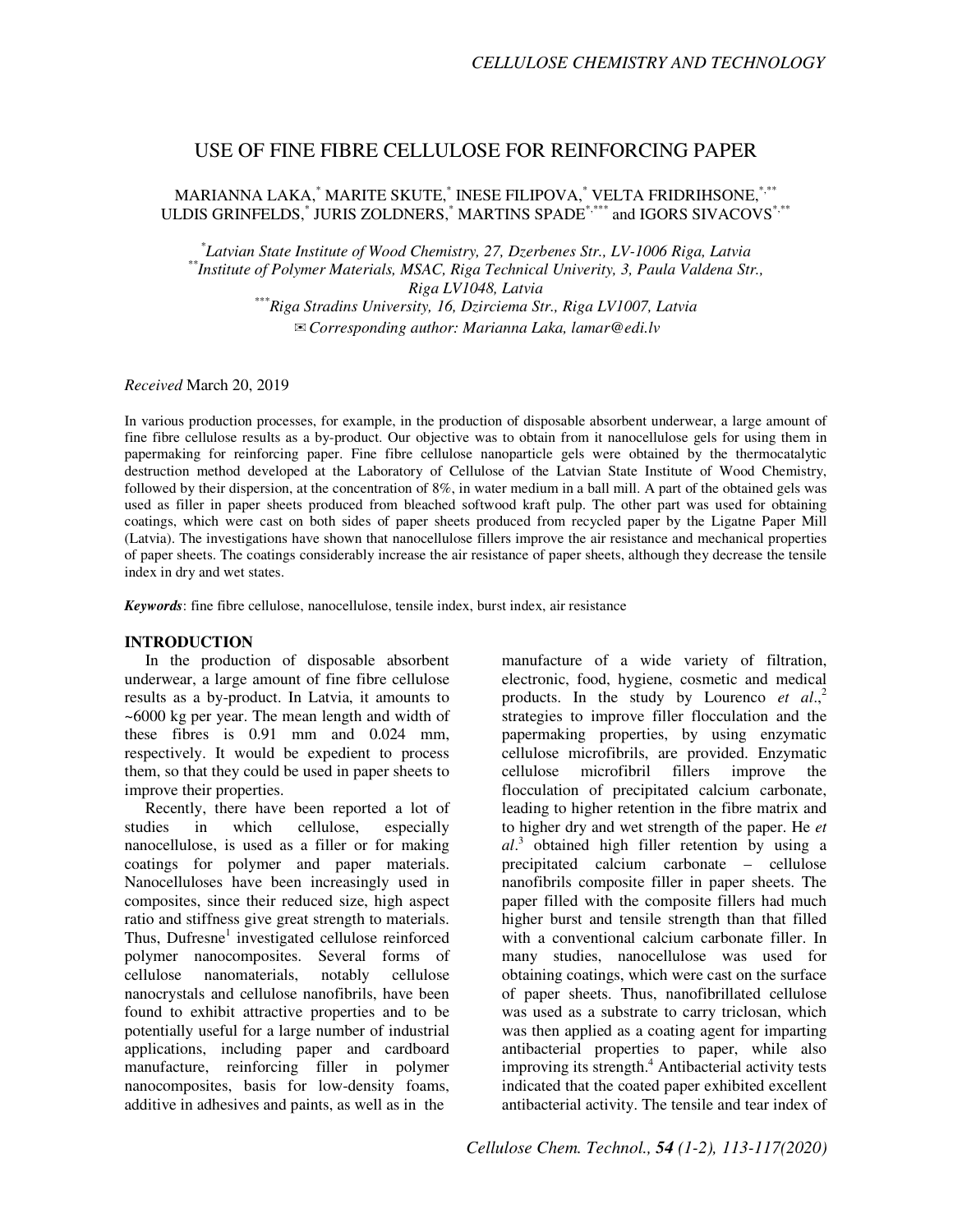the coated paper increased by 18.0% and 26.4%, respectively, compared to the blank paper. Also, the paper coated with ZnO-cellulose composites was found to possess antibacterial and antifungal activity.<sup>5</sup> In the study by Zhu *et al.*,<sup>6</sup> composite paper with coatings made from dissolved cellulose in ionic liquid was investigated. Both the dry and wet tensile strength was found to be dramatically increased, compared to the case of the control paper. The composite paper dramatically decreased the oxygen permeability and the hydrophilicity, exhibiting strong water resistant and shape-retaining properties in water. Therefore, the composite papers showed great potential for packaging application requiring higher humidity resistance.

Our earlier works have shown that fillers and coatings obtained from nanoparticle gels produced from wood processing wastes considerably improve paper properties. $7-10$  In this work, nanocellulose gels from fine fibre cellulose were obtained for their use in papermaking.

# **EXPERIMENTAL**

## **Materials**

Fine fibre cellulose resulted as a by-product from the production of disposable absorbent underwear by FARMEKO Ltd. (Latvia). It was obtained from bleached softwood kraft pulp. The paper sheets for the experiments with the nanocellulose filler were produced from TCF bleached softwood kraft pulp (Metsa-Botnia). In the investigations with coatings, paper sheets produced from recycled paper by the Ligatne Paper Mill (Latvia) were used.

## **Method for obtaining nanoparticle gels**

Fine fibre cellulose nanoparticle gels were obtained by the thermocatalytic destruction method developed at the Laboratory of Cellulose of the Institute of Wood Chemistry. $11$  According to this method, the fine fibre cellulose was impregnated with a thermocatalytic destruction catalyst (weak hydrochloric acid) and thermally treated at elevated temperatures (120 ºC) until it reached a dry state. The destroyed material, at the concentration ~8%, was dispersed in water medium in a ball mill. As a result, gel-like dispersions, which contained nanoparticles, were obtained.

#### **Use of nanoparticle gels in paper sheets**

A part of the fine fibre cellulose gels, produced from the by-product obtained from FARMEKO Ltd. (Latvia), was dissolved and introduced as a filler into the paper furnish in different amounts. The filler content was 5, 10, 15, 20 and 25% (on dry matter). The other part of the obtained gels was used for obtaining coatings. They were applied on both sides of paper sheets produced by the Ligatne Paper Mill. Coatings

were obtained using a K-Control Coater 202 (RK Print Instruments Ltd., UK). Gel concentrations of 6% and 10.5% were used. In the suspension form, the coating thickness was 24, 40, 60 and 100 µm. Owing to the partial diffusion of the gel into the paper pores and water evaporation, the coating thickness decreased after drying. Final thickness was determined as the difference (divided by two) between the thickness of coated paper and that of uncoated one.

#### **Investigation of barrier and mechanical properties of paper sheets**

The air resistance and mechanical properties (tensile index in dry and wet states, burst index) of paper sheets were investigated. In the case of nanoparticle fillers, the paper sheets, as indicated above, were made from bleached softwood kraft pulp. In the case of coatings, paper sheets from recycled paper produced by the Ligatne Paper Mill (Latvia) were used. Air resistance was determined according to Gurley (SCAN-P), using an L&W Air Permeance Tester. Tensile index was determined on a Frank Tensile Tester (Frank-PTI, Austria), according to the International Standard ISO 1924-1:1992(E). Burst index was determined on a Frank Burst Tester for Paper (Frank PTI, Austria) according to the International Standard ISO 2758-1983(E). The determination of the tensile index in a wet state was based of TAPPI Standard 220 om-87. The StD of mechanical indices was below  $\pm$  4%.

## **RESULTS AND DISCUSSION**

# **Effect of nanocellulose filler on barrier and mechanical properties of paper sheets**

Figure 1 shows air resistance *versus* nanocellulose filler content. It can be seen that, with increasing the filler content up to 15%, the air resistance of paper sheets considerably increases and then practically does not change. At the filler content of 20%, the air resistance increases 1.27 times.

The nanocellulose filler also increases the mechanical properties of paper sheets produced from bleached kraft wood pulp. It can be explained by the fact that the nanoparticle fillers fill the microvoids between the cellulose fibres and thus improve the barrier and mechanical properties. Figure 2 demonstrates the tensile index in dry and wet states and burst index as a function of the nanocellulose filler content. All these indices increase with the nanocellulose filler content. At the filler content of 20%, the tensile index in a dry state, and the burst index and tensile index in a wet state increase 1.28, 1.24 and 1.22 times, respectively. These results are similar to those obtained earlier with regard to a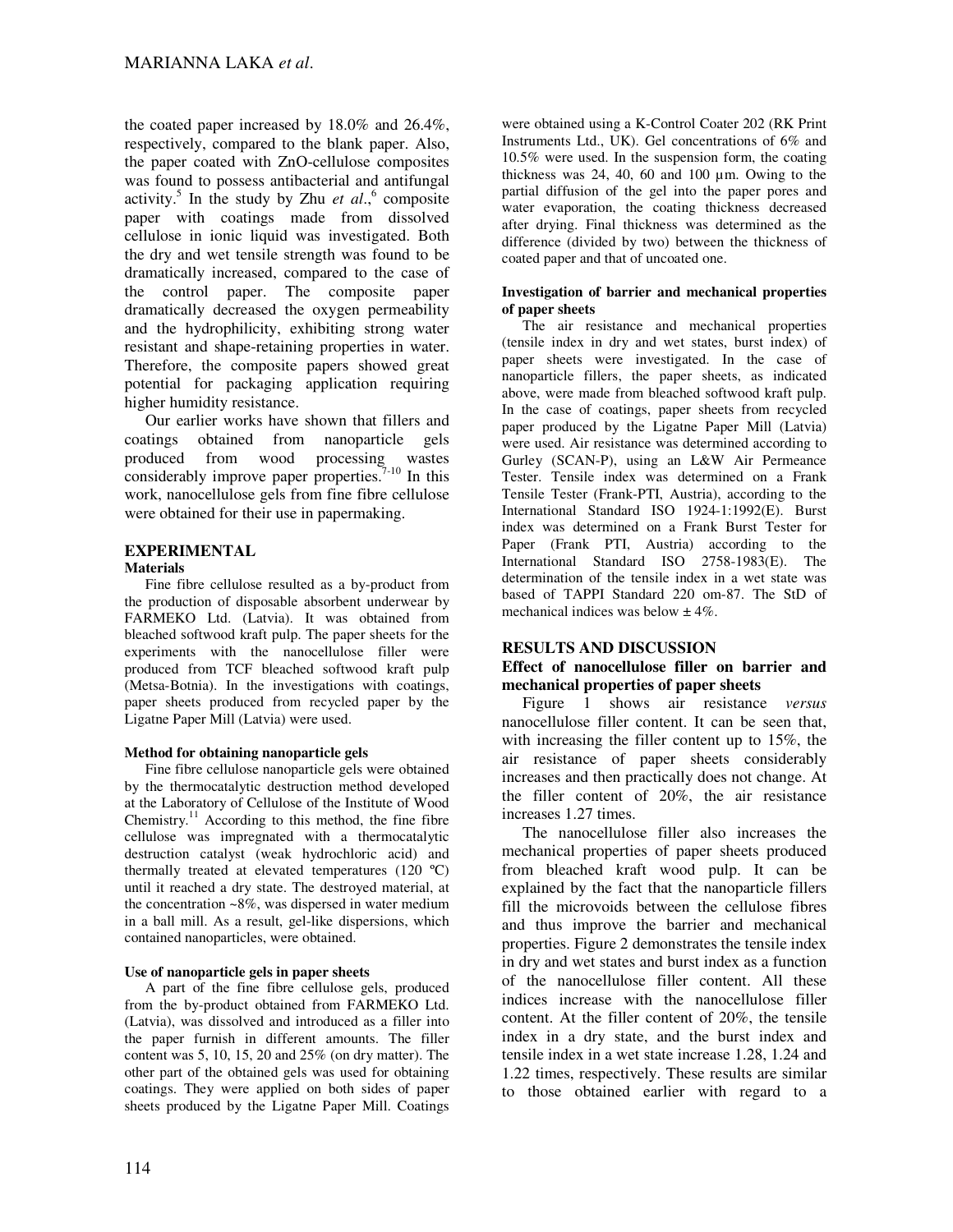nanoparticle filler developed from bark.<sup>10</sup> In the latter case, the nanoparticle filler obtained from extracted black alder and pine bark, increased the tensile index in a dry state 1.40 and 1.30 times, the burst index 1.25 and 1.14 times, and the tensile index in a wet state 1.73 and 1.67 times, respectively, when used in the content of 20%.

With increasing the nanocellulose filler content, the stretch of a paper sheet in a dry state also increases (Fig. 3). At a filler content of 20%, it increases 1.37 times. However, the stretch in a wet state decreases – at a filler content of 20%, the stretch in a wet state decreases 1.10 times.



Figure 1: Air resistance of paper sheets *versus* nanocellulose filler content



Figure 2: Burst index (1), tensile index in a dry state (2), and tensile index in a wet state (3) of paper sheets *versus* filler content

## **Effect of nanocellulose gel coatings on air resistance and mechanical properties of paper sheets**

Figure 4 demonstrates the dependence of the air resistance of paper sheets on the thickness of the coating made from fine fibre nanoparticle gels. It can be noted that the coatings considerably increase the barrier properties of the paper sheets. This is because the coatings cover the surface of the paper sheets and protect them from external effects. Air resistance increases with increasing coating thickness and depends on the gel concentration. Thus, at the coating thickness of 20 µm and the gel concentration of 6% and 10.5%, air resistance increases 22.5 times and 35 times, respectively. In the case of the coatings obtained



Figure 3: Stretch in a dry state (1) and in a wet state (2) of paper sheets *versus* filler content

from bark nanoparticle gels, $^{10}$  air resistance increases no more than twice.

Figure 5 shows the tensile index of paper in dry and wet states and the burst index as a function of coating thickness for coatings obtained from 6 and 10.5% fine fibre nanoparticle gels. With increasing coating thickness, the burst index does not change, but the tensile index in dry and wet states decreases. This can be explained by the fact that the coatings obtained from the fine fibre nanocellulose gels are weaker than the paper sheets obtained from recycled fibres produced by the Ligatne Paper Mill, and can contain a lot of defects. At the coating thickness of 20 µm, the tensile index in dry and wet states decreases  $\sim$ 1.3 times and 1.2 times, respectively. With increasing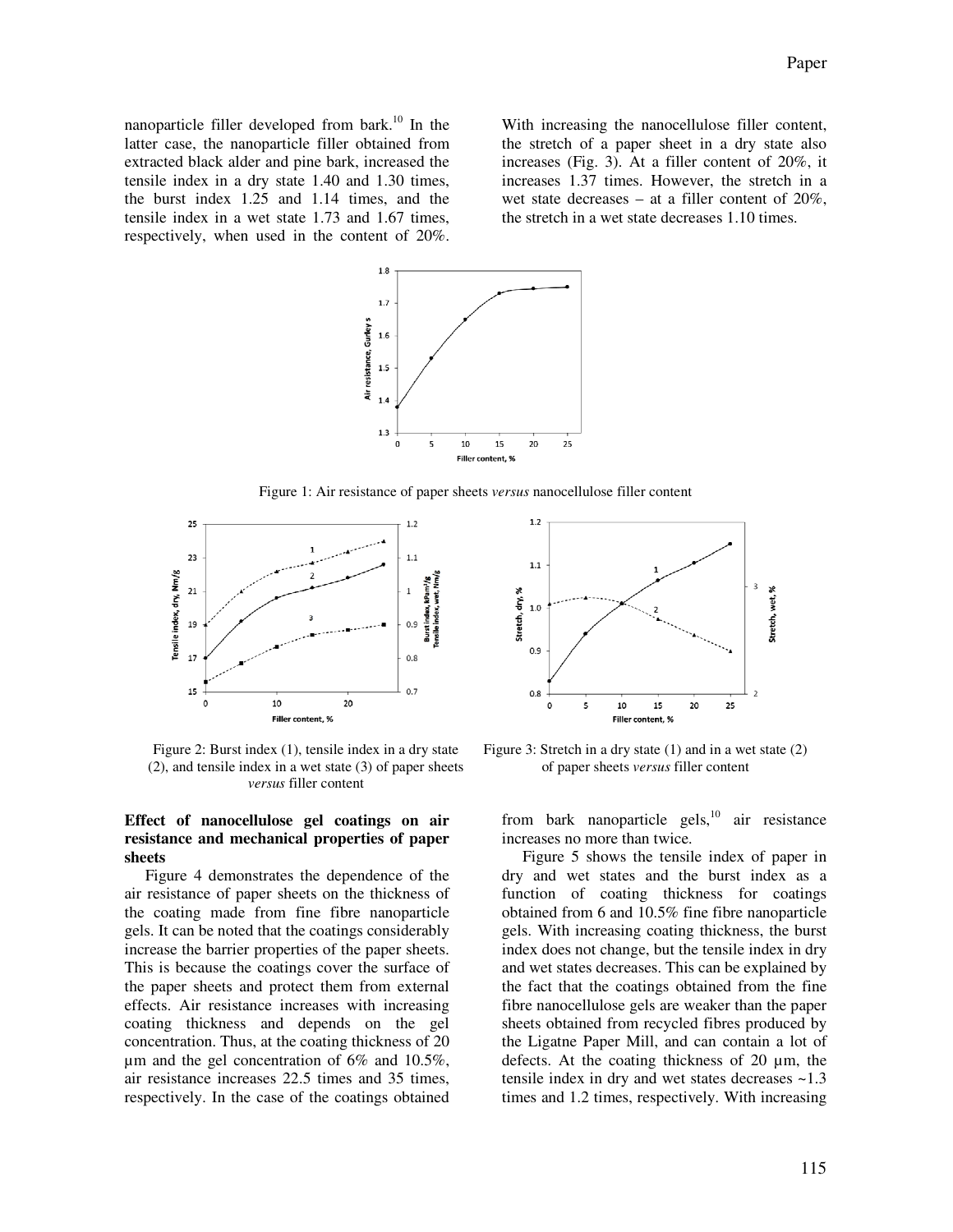coating thickness, the stretch of paper increases in a dry state (1.6 times at both gel concentrations), although, in a wet state, it decreases (Fig. 6).



Figure 4: Air resistance of paper sheets with coatings made from 6% (1) and 10.5% (2) nanoparticle gels *versus* coating thickness



Figure 5: Tensile index in a dry state (1) and in a wet state (2), and burst index (3) of paper sheets with coatings from 6% a) and 10.5% b) nanoparticle gels *versus* coating thickness



Figure 6: Stretch of paper sheets in dry and wet states (a) for coatings from 6% (1) and 10.5% (2) nanoparticle gels *versus* coating thickness

## **CONCLUSION**

From fine fibre cellulose, nanocellulose gels were developed and then used either as fillers in paper sheets or to produce coatings, which were cast on both sides of paper sheets.

The nanocellulose fillers obtained from fine fibre cellulose have been found to improve the

barrier properties (Gurley air resistance) and the mechanical properties of paper sheets. This can be explained by the fact that the fillers fill the microvoids among fibres and the paper becomes stronger. In the case of coatings made from these nanocellulose gels, the barrier properties of the paper sheets were considerably improved, owing